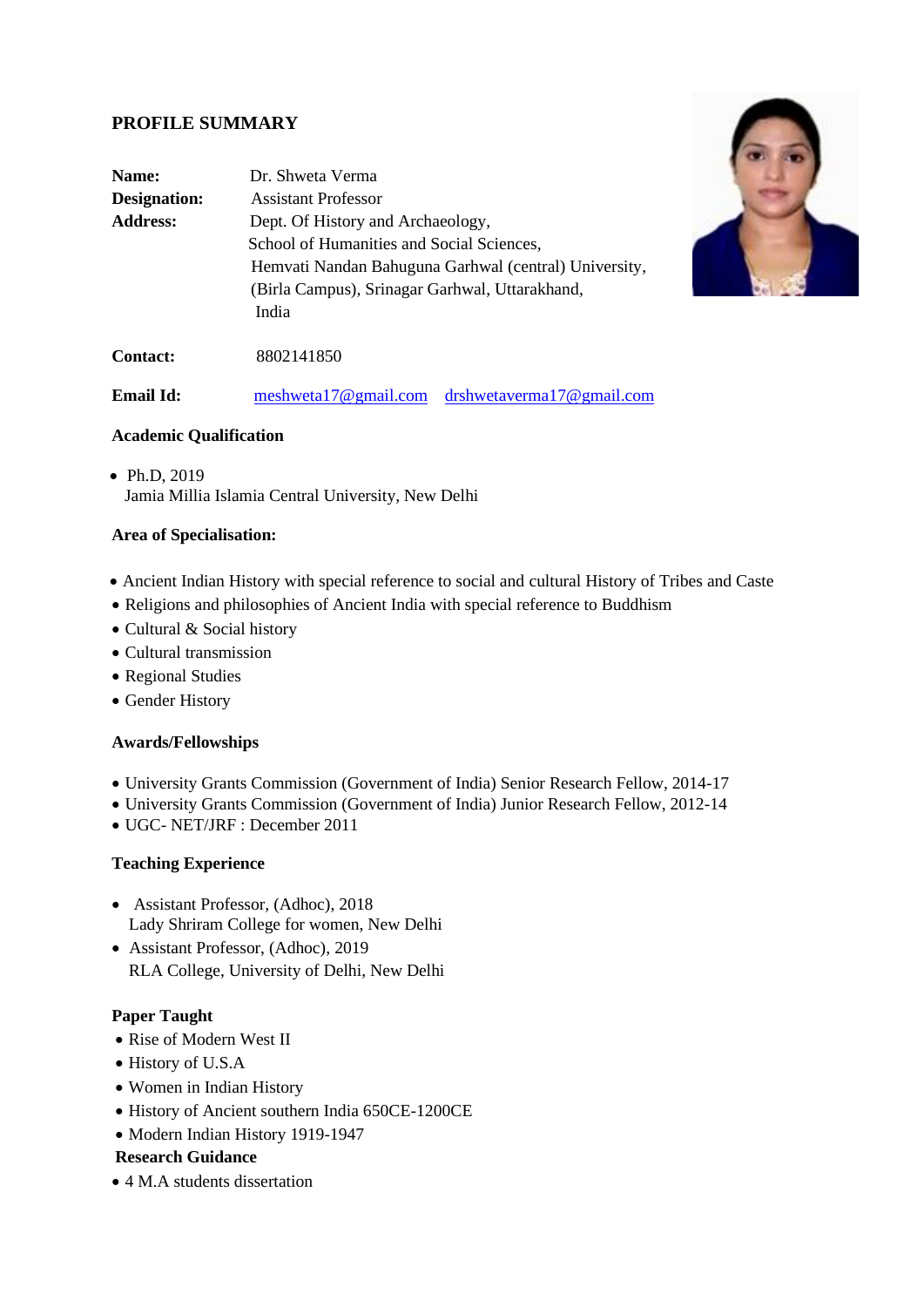## **Administrative Assignments:**

- Resident Warden, Bhagirathi Mahila Chatrabas Hostel, HNBGU, from July, 2020 onwards
- Member, Admission committee, B.A. I semester, Session 2020-21
- Member, Discipline Committee, Department of History and Archaeology,
- Member, MHRD, Innovative Cell, HNBGU
- Member, Anchoring Committee,  $8<sup>th</sup>$  Convocation Ceremony

## **Academic Responsibilities:**

- Member, Organising committee, two day international webinar on "Pandemics, Epidemics and Natural Disasters in the History of mankind (With special reference to Covid-19)" Organized by department of History and Archaeology (HNB Garhwal University) in collaboration with Devbhumi Vichar Manch
- Member, Organising committee, lecture series and web panel discussion, on celebrating the  $150<sup>th</sup>$ birth anniversary of Mahatma Gandhi, Organized by HNB Garhwal (central) University in collaboration with University of Haifa, Israel, university of Dhaka, Bangladesh, and Kathmandu University, Nepal, Texas Tech University, U.S.A., and Cleveland state University, at the behest of UGC, New Delhi.
- Member, Organising committee, Weeklong celebration: Leading to conclusion of Two-year long commemoration period of 150thBirth anniversary of Mahatma Gandhiji Organized by HNBGU, Under the aegis of Ministry of Culture, Government of India
- Organising Secretary, Online Debate Competition, Celebrating the Mahatma : Weeklong Celebration, Leading to conclusion of Two-year long commemoration period of 150th Birth anniversary of Mahatma Gandhiji Organized by H.N.B. Garhwal University Under the aegis of Ministry of Culture, Government of India
- Member Expert, Innovative Ideas Research Proposal write up organised by HNBGU& HNBGU Innovative Cell, MHRD

# **Research Papers Published in peer-review journals (upto 3)**

- 2015, Review Book: Social Dimension of the Early Buddhism, *Asian Journal of Multidisciplinary studies, Vol. 3, 192-193 2321-8819*
- 2015, Research Paper: Theoretical Literature in the Formation of Caste System and its implication on society in 6 Century BCE TO 3 Century CE, *IJHSSS*, *Vol. 5 238-251 2349- 6959*
- 2015, Research Paper: Territorial monarchies and Tribal Oligarchies in the Middle Gangetic Valley, *IOSR Journal of Humanities and social science, Vol. 20, Issue 5, Ver.VI PP 38-44 2015 Vol.20* 38-44 e-ISSN: 2279-0837

#### **Proceeding**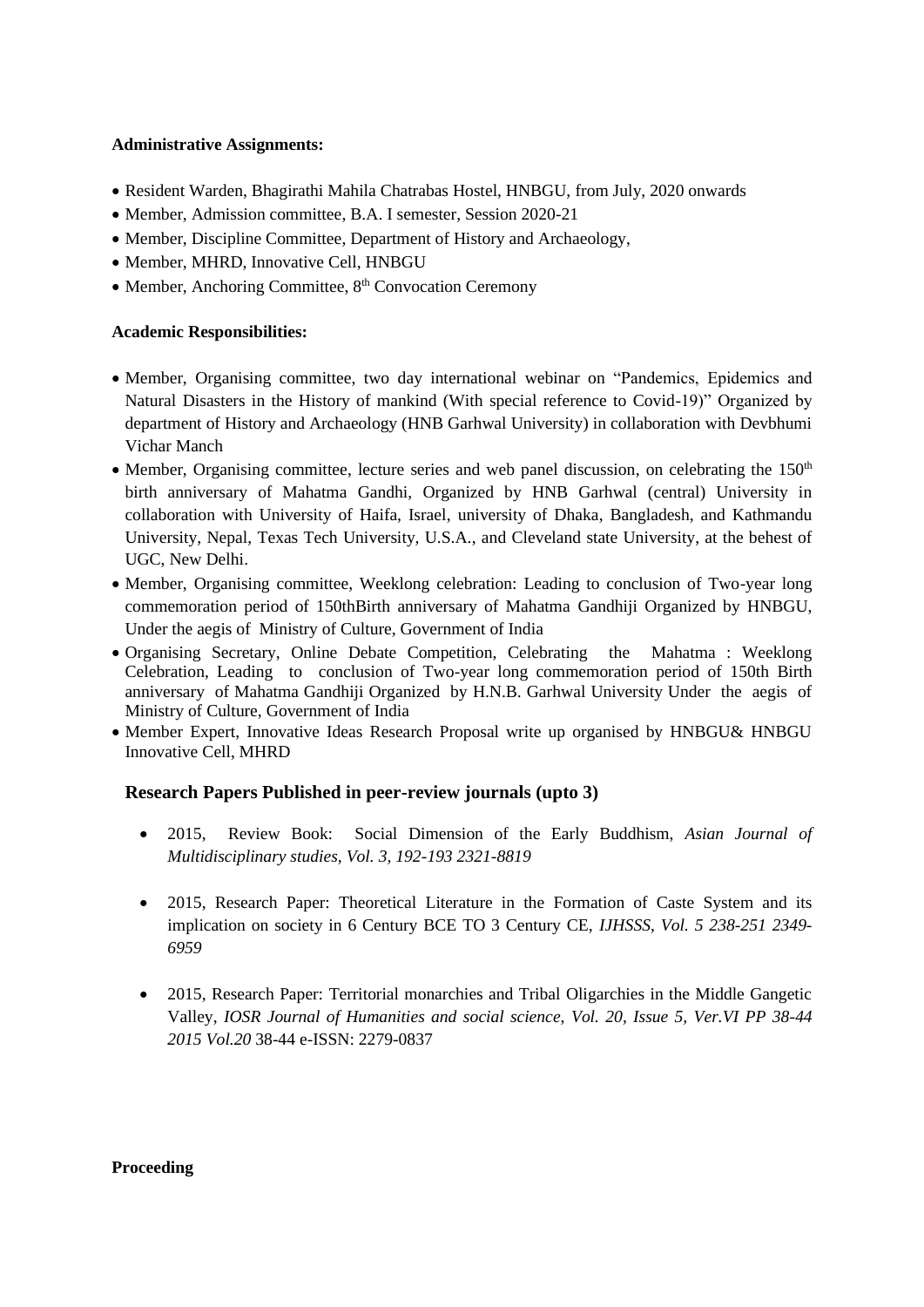- 2016, Research paper published in Conference Proceeding in the International Conference held in University of Wroclaw, Poland on "City and process of Transition from Early Modern Times to the Present" entitled with "*Transition from non-state to state in the 'Jātakas'":*  Cambridge Scholar publishing
- 2018, Research Paper entitled *"Notion of Tribe and Caste in the Jātakas"* published in International Conference on Multidisciplinary research (MyRes) Mauritius, 22 & 23 June, 2018 proceeding, ISBN: 978-99949-0-384-9
- 2019, Research Paper entitled "*Dyanamics of Cultural Identities in the 'Jātakas' with special reference to Tribe and Caste" ,* published in proceeding of Sixth Northern Regional Social Science Congress organized by ICSSR, New Delhi

# **Participation in workshops, Paper presented/ Conferences/ Seminars/Webinars:**

- 2011, Participated in fourteen days workshop organized by NMM Delhi, at National Manuscript Mission Lucknow on Manuscriptology and Palaeography
- 2011, Participated in fifteen days workshop organized by National State Museum Lucknow
- 2011, Participated in Five days international workshop organized by NMM Delhi on Prevention and Control of Bio deterioration of Manuscript
- 2015, Participated in Workshop organized by Jamia Millia Islamia Central University New Delhi on *Reference Management in Research*
- 2016, Presented paper in National Seminar organized by Government of Uttar Pradesh : *Role of Iron in the State Formation and Social inequalities in the 'Jātakas'*
- 2016, Participated in Workshop organized by J.N.U. New Delhi in EAW: Mind mapping for academic writing, Linguistic Empowerment Cell
- 2016, Presented paper in National Seminar on Caste and Gender in the historical perspective in Delhi University : *Depiction of the identities of Caste and Women workers in the 'Jātakas'*
- 2017, Presented paper in National Seminar organized in B.H.U on Recent Researches in History and Archaeology: *Exploring the identities of the various social groups and Karmakaras in the 'Jātakas'*
- 2017, International Seminar Organised in Lucknow University on Indus-Saraswati Civilization, Script, Art, Culture and Author : Comparative study between the Indo-Gangetic divide and the Middle Gangetic Valley: Ecological settings and Socio-Cultural Formation